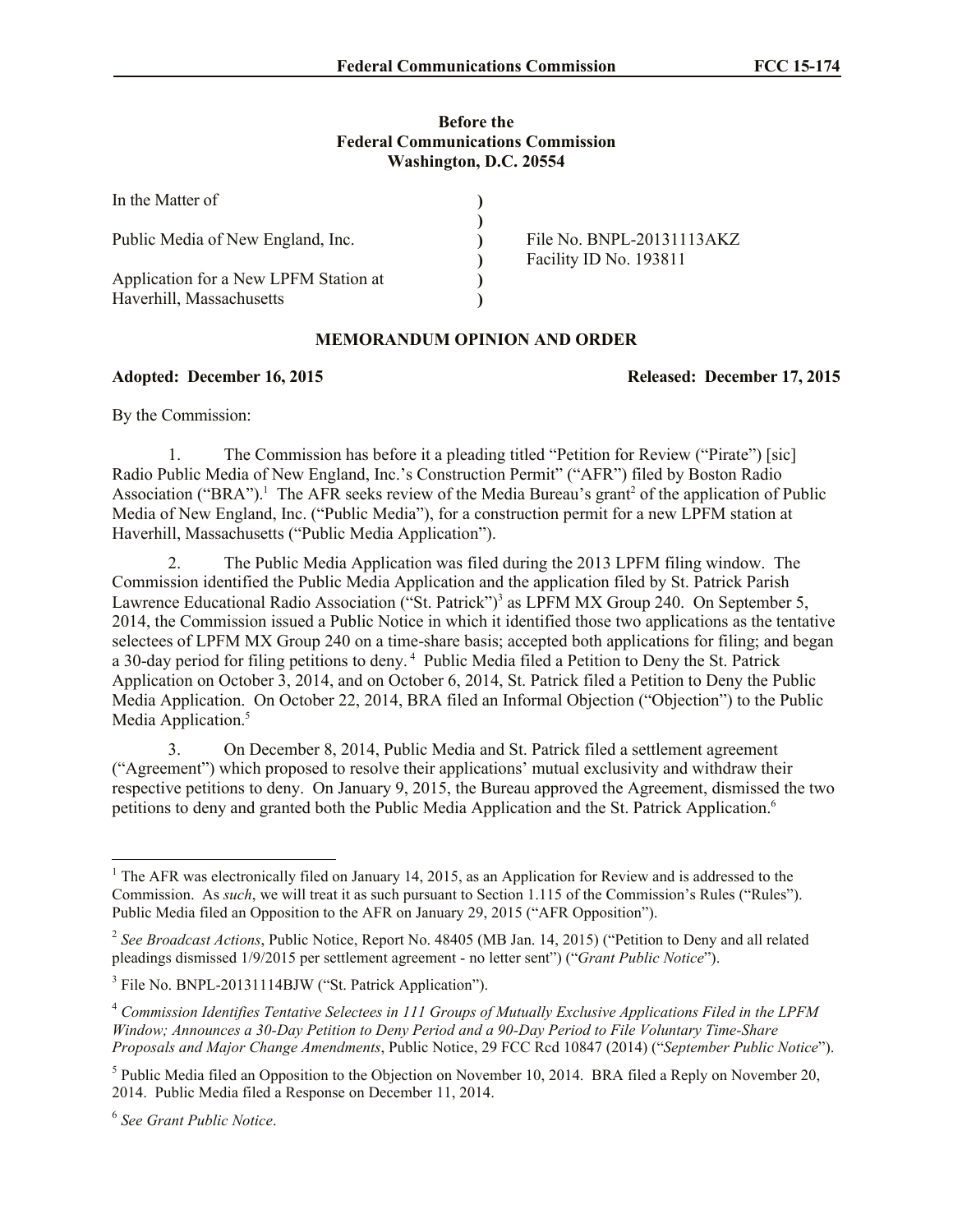However, the Bureau inadvertently failed to address the merits of BRA's pending Objection. BRA timely filed the AFR and on April 27, 2015, filed a Petition to Deny ("Petition") the Public Media Application.

4. In the AFR, BRA raises the same argument that it did in the Objection – that Public Media is ineligible to hold an LPFM license because its principals operate Station WHAV, an unlicensed radio station, in violation of Section 301 of the Communications Act of 1934, as amended ("Act").<sup>7</sup> Public Media responds that the AFR should be dismissed because: 1) BRA did not serve the AFR on Public Media;<sup>8</sup> 2) BRA lacks standing to file an AFR;<sup>9</sup> and 3) BRA did not properly verify the AFR, which was signed by its President, Peter D'Acosta, but lacked a statement that the facts alleged in it are accurate to the best of his knowledge.<sup>10</sup> Public Media further notes that the AFR merely restates the arguments raised in the Objection and reiterates, as it indicated in its Opposition to the Objection,<sup>11</sup> that WHAV<sup>12</sup> "operates in full compliance with Part 15 of the Commission's rules."<sup>13</sup> BRA has not established any facts to the contrary. The Petition raises the same arguments as the Objection and the AFR, but also alleges that the Bureau granted the Public Media Application "without given [sic] opportunity to public to file 30 days [sic] petition to deny during the acceptance of filing."<sup>14</sup>

5. Under Section 1.115(a) of the Rules and Section 5 of the Act, an applicant for review must be a "person aggrieved" by an action taken pursuant to delegated authority.<sup>15</sup> To show that it is "aggrieved" by an action, an applicant for review must demonstrate a direct causal link between the challenged action and the alleged injury to the applicant, and show that the injury would be prevented or redressed by the relief requested.<sup>16</sup> In the broadcast regulatory context, standing is generally shown in one of three ways: (1) as a competitor in the market subject to signal interference; (2) as a competitor in the market subject to economic harm; or (3) as a resident of the station's service area or regular listener of the station.<sup>17</sup> BRA has not even attempted to show how it is aggrieved by the grant of the Public Media Application. Accordingly, we will dismiss the AFR because BRA lacks standing to file it.<sup>18</sup>

<sup>8</sup> AFR Opposition at 2, *citing* 47 C.F.R. § 1.115(f).

<sup>9</sup> AFR Opposition at 2-3.

l

<sup>10</sup> *Id.* at 3, *citing* 47 C.F.R. § 1.52.

 $11$  Opposition to Objection at 2.

<sup>12</sup> Although Public Media's LPFM operation has chosen the call sign WHAV-LP, there is no AM station licensed as WHAV. We will refer herein to WHAV as an unlicensed Part 15 and online station.

 $<sup>13</sup>$  AFR Opposition at 2. Public Media also states that all mailings it has sent to BRA have been returned, and that its</sup> representative went to the address BRA provided in its pleadings, but was unable to locate BRA or Mr. D'Acosta at that address. *Id.* at 4.

<sup>14</sup> Petition at 2.

<sup>15</sup> 47 U.S.C. § 155(c)(4); 47 C.F.R. § 1.115(a) ("Any person aggrieved by any action taken pursuant to delegated authority may file an application requesting review of that action by the Commission . . . Any application for review which fails to make an adequate showing in this respect will be dismissed.").

<sup>16</sup> *See, e.g., Applications of AT&T Inc. and Deutsche Telecom AG for Consent to Assign or Transfer Control of Licenses and Authorizations*, Memorandum Opinion and Order, 27 FCC Rcd 4423, 4425 (2012); *Applications of WINV, Inc. and WGUL-FM, Inc. for Renewal and Assignment of License of WINV(AM), Inverness, Florida*, Memorandum Opinion and Order, 14 FCC Rcd 2032, 2033 (1998).

<sup>17</sup> See Applications of Clarke Broad. Corp., Memorandum Opinion and Order, 11 FCC Rcd 3057 (1996) (holding that where there is no nexus between the challenged application and an applicant for review, the applicant is not

(continued….)

<sup>7</sup> AFR at 1, *citing* 47 U.S.C. § 301. Section 632(a)(1)(B) of the Making Appropriations for the Government of the District of Columbia for Fiscal Year 2001 Act provides that the Commission must "prohibit any applicant from obtaining a low power FM license if the applicant has engaged in any manner in the unlicensed operation of any station in violation of Section 301 [of the Act]." *See* Pub. L. No. 106-553, 114 Stat. 2762 (2000). *See also Ruggiero v. FCC*, 278 F.3d 1323 (D.C. Cir. 2002)*, rev'd en banc,* 317 F.3d 239 (D.C. Cir. 2003).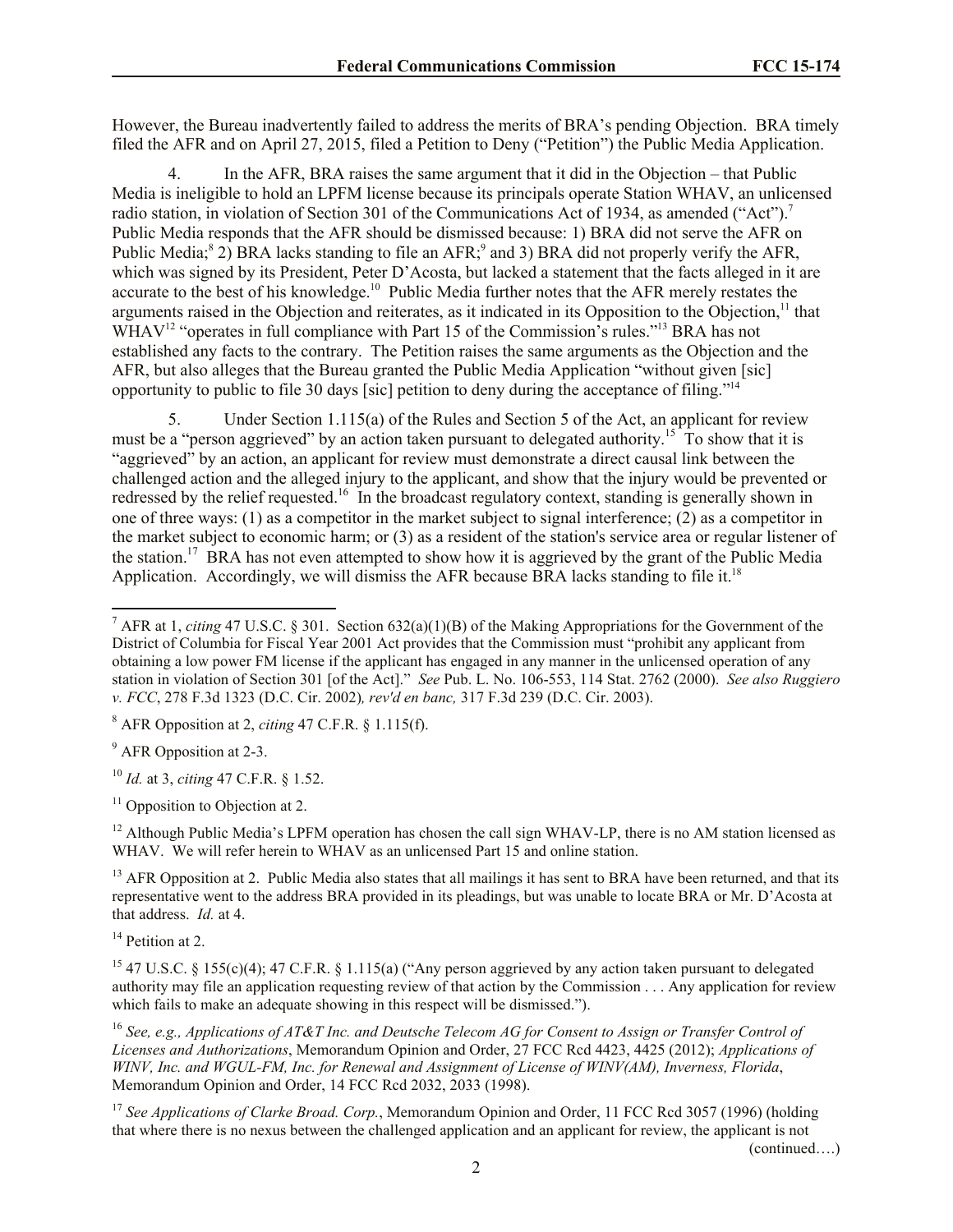6. We likewise find the Petition defective. The Petition was filed after the grant of the Public Media Application and we will therefore treat it as a Petition for Reconsideration.<sup>19</sup> Section 405(a) of the Act and Section 1.106(f) of the Rules require any petition for reconsideration to be filed within thirty days of the date upon which the Bureau gives public notice of the decision.<sup>20</sup> The Commission generally lacks the authority to extend or waive the statutory 30-day filing period for petitions for reconsideration. 21 In this case, the action in question is the *Grant Public Notice* announcing the grant of the Public Media Application, which was issued on January 14,  $2015<sup>22</sup>$  Any petition for reconsideration of the *Grant Public Notice*, therefore, was due on February 13, 2015. BRA, however, did not file the Petition until April 27, 2015, over two months after the filing deadline. We reject BRA's argument that it was not afforded a 30-day period in which to file a petition to deny. As noted above, the *September Public Notice* afforded parties 30 days to file petitions to deny the Public Media Application.<sup>23</sup> Accordingly, we will dismiss the Petition as untimely.<sup>24</sup>

(Continued from previous page)

<sup>18</sup> *See, e.g.*, *Chapin Enter., LLC*, Memorandum Opinion and Order, 29 FCC Rcd 4250 (2014) (dismissing application for review filed by objector that did not demonstrated he was aggrieved by Bureau action). Because we are dismissing the AFR on this basis, we need not address Public Media's arguments that the AFR was not served or verified.

<sup>19</sup> *See, e.g., White River Broad. Corp.,* Letter, 22 FCC Rcd 5071 (MB 2007) (petition to deny filed after grant of application treated as a petition for reconsideration). Additionally, the Petition was filed well after the 30-day period for filing petitions to deny the Public Media Application had elapsed, was not served on Public Media, and is not accompanied by an affidavit. *See* 47 U.S.C. § 309(d)(1) (petitions to deny must be "be supported by affidavit of a person or persons with personal knowledge" of the factual allegations made in the petition). Thus, even if the Petition had been filed before the grant of the Public Media Application, we would treat it as an informal objection. *See KTRU(FM)*, Letter, 26 FCC Rcd 5966 (MB 2011), and *Farm and Home Broad. Co.*, Letter, 24 FCC Rcd 11814 (MB 2009) (procedurally defective petitions to deny treated as informal objections); *see also* 47 C.F.R. § 73.3587 (informal objections may be filed any time prior to Commission action on the corresponding application).

 $20$  47 U.S.C. § 405(a), 47 C.F.R. § 1.106(f).

<sup>21</sup> *See Reuters Ltd. v. FCC*, 781 F.2d 946, 951-52 (D.C. Cir. 1986) (express statutory limitations barred the Commission from acting on a petition for reconsideration that was filed after the due date).

<sup>22</sup> 47 C.F.R. § 1.4(b)(4) ("If the full text of an action document is not to be released by the Commission, but a descriptive document entitled "Public Notice" describing the action is released, the date on which the descriptive "Public Notice" is released.")

<sup>23</sup> *See* note 4 *supra* and accompanying text. *See also September Public Notice*, 29 FCC Rcd at 10851. The discussion above shows that both Public Media and St. Patrick filed timely petitions to deny based on the *September Public Notice*.

<sup>24</sup> See Virgin Islands Tel. Corp. v. FCC, 989 F.2d 1231, 1237 (D.C. Cir. 1993) (upholding the Commission's refusal to entertain a petition for reconsideration where the petition had been filed one day late, and extenuating circumstances did not prohibit the petitioner from filing within the prescribed time limits). *See also Pueblo Radio Broad. Serv.*, Memorandum Opinion and Order, 6 FCC Rcd 1416 (1991) (dismissing petition for reconsideration that was filed one day late); *Metromedia, Inc.*, Memorandum Opinion and Order, 56 FCC 2d 909 (1975) (same); *Panola Broad. Co*., Memorandum Opinion and Order, 68 FCC 2d 533 (1978) (same).

<sup>&</sup>quot;aggrieved" for purposes of 47 C.F.R. § 1.115(a)); *Chet-5 Broad., L.P.*, Memorandum Opinion and Order, 14 FCC Rcd 13041, 13042 (1999) ("[W]e will accord party-in-interest status to a petitioner who demonstrates either residence in the station's service area or that the petitioner listens to or views the station regularly, and that such listening or viewing is not the result of transient contacts with the station"); *Office of Communication of the United Church of Christ v. FCC*, 359 F.2d 994, 1000-1006 (D.C. Cir. 1966) (expanding standing from traditional categories of electrical interference or economic injury to station listeners).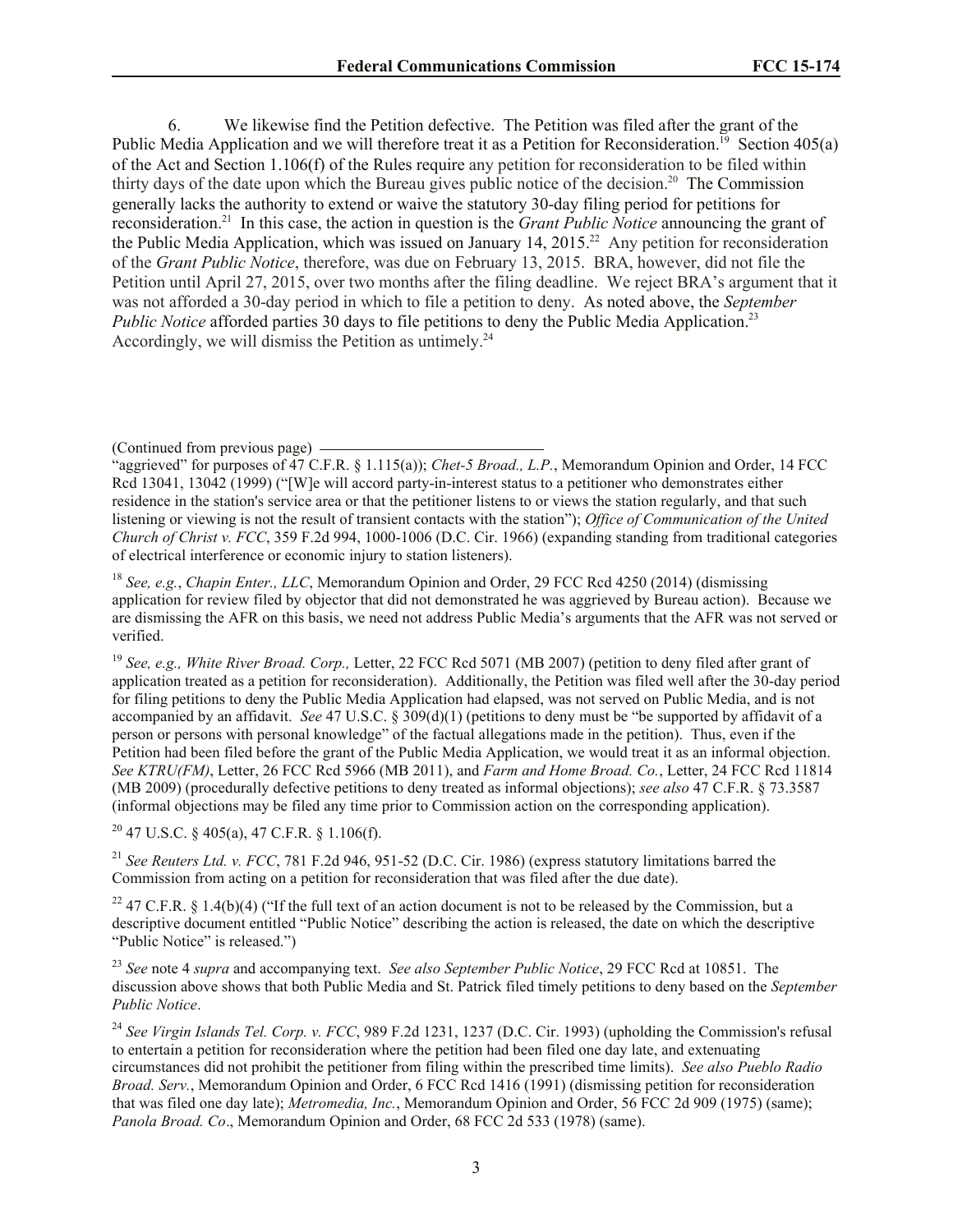7. As a separate and independent basis for affirming the grant of the Public Media Application, we reject BRA's allegations raised in the Objection, the AFR, and the Petition that Public Media is ineligible to hold an LPFM license due to the illegal operation of a radio station by its principals. Pursuant to Section 309(d) of the Act, informal objections, like petitions to deny, must provide properly supported allegations of fact that, if true, would establish a substantial and material question of fact that grant of the application would be *prima facie* inconsistent with the public interest.<sup>25</sup> BRA had failed to demonstrate that any party to the Public Media Application engaged in unlicensed operation of a radio station in violation of Section 301 of the Act. BRA's allegations are not based on any personal knowledge of unlicensed broadcasting by Public Media's principals, but instead are based entirely on printouts from various Internet websites.<sup>26</sup> We have previously held that newspaper articles and claims based on Internet websites are insufficient to demonstrate a substantial and material question of fact.<sup>27</sup> Although WHAV is not a licensed AM broadcast station, Public Media has stated that the operation of the station was in compliance with Part 15 of the Rules, which permit certain low power operations.<sup>28</sup> BRA has not established to the contrary. The Commission has held that such operations do not render an applicant ineligible to hold an LPFM license.<sup>29</sup> We will thus deny the Objection, and would deny the AFR and Petition on this basis if these pleadings were not dismissed.

8. ACCORDINGLY, IT IS ORDERED that, pursuant to Section  $5(c)(5)$  of the Communications Act of 1934, as amended, $30$  and Section 1.115(a) of the Commission's Rules, $31$  the Application for Review filed by Boston Radio Association, on October 8, 2014, IS DISMISSED.

<sup>26</sup> Objection at Exhibits 1-9. BRA also provides a link to a video uploaded by WHAV to YouTube which show pictures of WHAV's transmission equipment. Reply at 1, *citing* 

http://www.youtube.com/watch?v=MVSBN1LsFEc. The Reply provides, as Exhibit 3, stills from this video which BRA claims "shows clearly all evidences [sic] about what type of transmitter used [sic] in its illegal broadcasting. Public Media . . . use of a 1000 Watts transmitter (one kilowatts) [sic]." Reply at 1.

<sup>27</sup> *See Pikes Peak Broad. Co.*, Memorandum Opinion and Order and Notice of Apparent Liability, 12 FCC Rcd 4626, 4630 (1997) (a newspaper article is not an acceptable substitute for the requirement of Section 309(d) of the Act that allegations in a petition to deny be supported by the affidavit of a person with personal knowledge of the facts alleged); *Secret Comm'cn II, LLC and Clear Channel Broad Licenses, Inc.*, Memorandum Opinion and Order, 18 FCC Rcd 9139, 9149 (2003) ("allegations based on internet website idiom are speculative and inadequate to raise a substantial and material question of fact")

<sup>28</sup> *See* Opposition to Objection at 2; AFR Opposition at 2-3. *See also* 47 C.F.R. §§ 15.209, 15.219, and 15.221; *Permitted Forms of Low Power Broadcast Operation*, Public Notice, Mimeo No. 14089 (July 24, 1991); OET Bulletin No. 63, "Understanding the FCC Part 15 Regulations for Low Power, Non-Licensed Transmitters" (Feb. 1996). Section 15.219 permits operation of an unlicensed 100-milliwatt AM transmitter on a secondary, noninterfering basis, provided that the total length of the transmission line, antenna and ground lead does not exceed three meters. Public Media notes that WHAV uses a Hamilton Rangemaster transmitter, which is authorized by the Commission for Part 15 operations. Opposition at 2, Statement of Timothy J. Coco, and Exhibit A.

 $30$  47 U.S.C. § 155(c)(5).

l

 $31$  47 C.F.R. § 1.115(a).

<sup>25</sup> 47 U.S.C. § 309(d); *Area Christian Television, Inc.*, Memorandum Opinion and Order, 60 RR 2d 862, 864 (1986) (informal objections must contain adequate and specific factual allegations sufficient to warrant the relief requested); *Gencom, Inc. v. FCC*, 832 F.2d 171, 181 (D.C. Cir. 1987).

<sup>29</sup> *Casa de Oracion Getsemani*, Memorandum Opinion and Order, 23 FCC Rcd 4118, 4125 (2008).